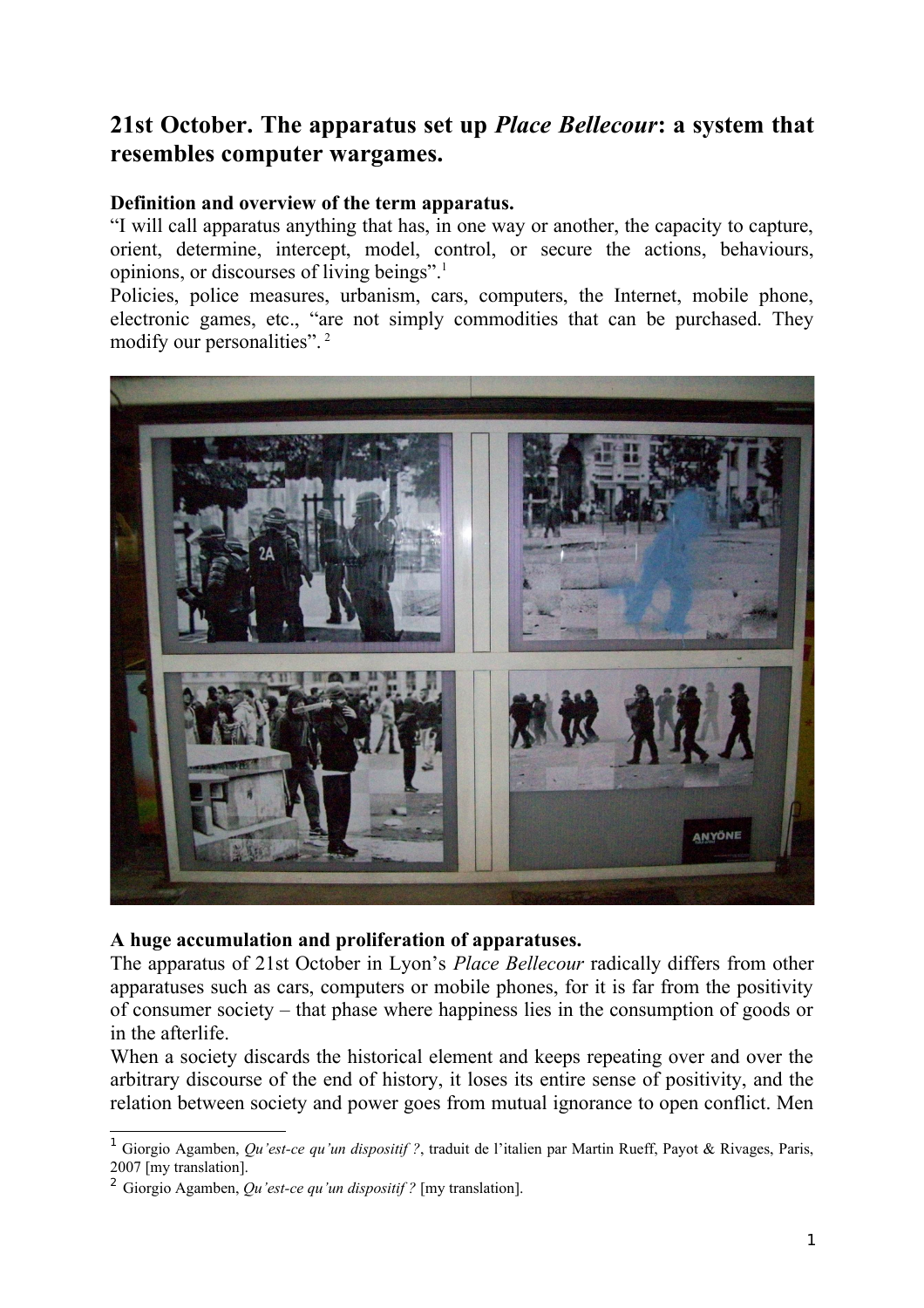of power, who describe themselves as those from *high up*, practice an absolute power, run a deaf monologue, out of reality, upon "those *below*". In a society structured around individuality rather than community, around individual goals rather than collective ideals, social ties, which maintain a certain social cohesion, are progressively outlawed or are lost because they are mediated by apparatuses – with mobile phones, *the moment* is not *here and now* any longer, it is always elsewhere–. With the absence or destruction of social ties, apparatuses have tended to become autonomous in order to affect interpersonal relations independently from the powers in place. They affect individuals, both catching their attention and separating them, yet functioning along the "mechanisms and the games of power" and imposing them on individuals who are subjected to apparatuses.

With the advancement of technologies and neurosciences, apparatuses have become increasingly autonomous to evolve into propaganda machines leading to the loss of subjectivity – as in this advertisement for the French Army: *devenezvousmeme.com* ("*becomeyourself.com*")–, to the extent that apparatuses have become educative tools teaching young children, taking the place of family and school, and later university. They are now machines that regulate work, research and games, and that rule everything in a society which is itself governed by computers and anticipates its future through them. It is therefore no surprise to see, here and there, the appearance of actions that are increasingly, and extraordinarily, inhumane and violent in order to clear issues of desocialisation such as social conflicts.

Again, this is the manifestation of a major crisis, the receding of the real in society as a whole, which is expressed by social tension, isolated individuals and between society and power. The void thus created is expanding, and is filled in by apparatuses that technically and randomly regulate interpersonal relations and behaviours between individuals and isolated groups. The more important the void, the more apparatuses take hold there, thereby driving the State, institutions and the real social community away. Just as the green algae proliferate in oceans when the ecosystem is artificially and brutally altered.

## **No happiness or positivity, no humaneness**

Legally and technically speaking, apparatuses were originally police tools that aimed to address emergencies. But today, in this state of neglect within, and of, society, everything is an emergency and is addressed in terms of immediacy, even when nothing is happening, as in the swine flu outbreak. Emergency has been extended to all aspects of life, to the weather, to the tos and fros of tourists, to suburbs, to pupils, even to terrorism - anything that seasonally appears on the front page of the news. Emergency is the master word, the argument that cuts short all critical thinking and criticism, and conceals all factual reality. Emergency is actually the emergency of those who are serving, without strategy and without strength, the capitalist economy. Emergency aims to both obscure and manage what is unmanageable with the help of new technologies and media-related means that can capture, intercept, control, manipulate, determine, and shape the behaviour, actions, thoughts and opinions of individuals.